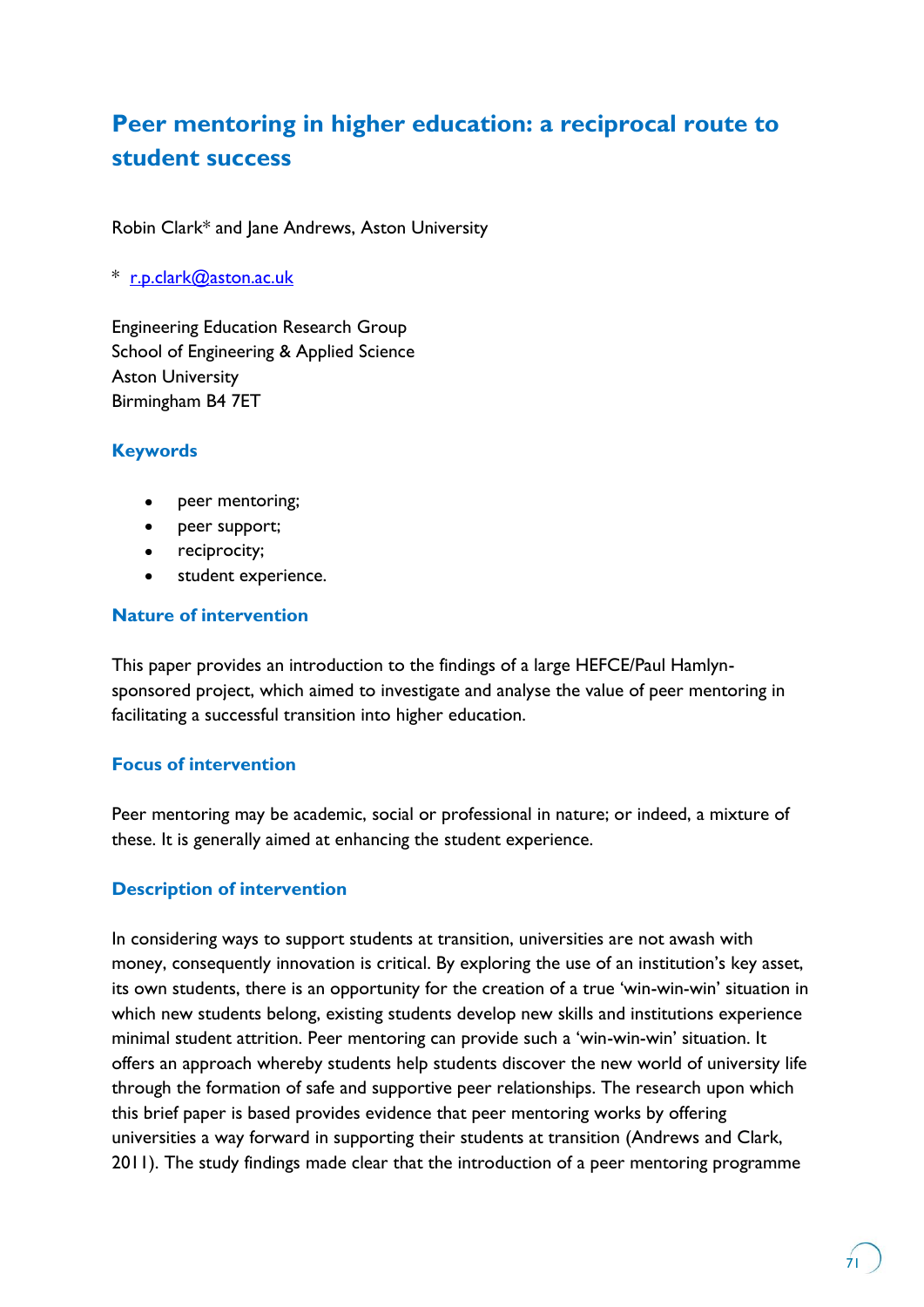needs to be well thought through and supported with student training and a level of ongoing care and maintenance. For a small investment, the benefits realised in relation to student success at transition are considerable. The institutions involved in this study believe that peer mentoring is a key component of the challenge to encourage student success at transition. The approach to peer mentoring briefly discussed here provides a useful tool that higher education institutions may adapt and adopt for their own purposes.

Figure 1 below shows the main components of the 'Transition +' approach to peer mentoring. This approach was developed out of the "What Works?" peer mentoring project.



## **Figure 1: 'Transition+' peer mentoring: the features of an 'ideal' mentoring programme**

#### **How the intervention engages students**

Peer mentoring works by engaging students in four different ways: (1) at transition; (2) by providing academic support; (3) by providing an efficient and effective way of providing ongoing support; (4) additionally, the unique benefits of peer mentoring for mentors means that it provides a unique method of engaging second- and final-year students.

Each of these is now discussed in turn: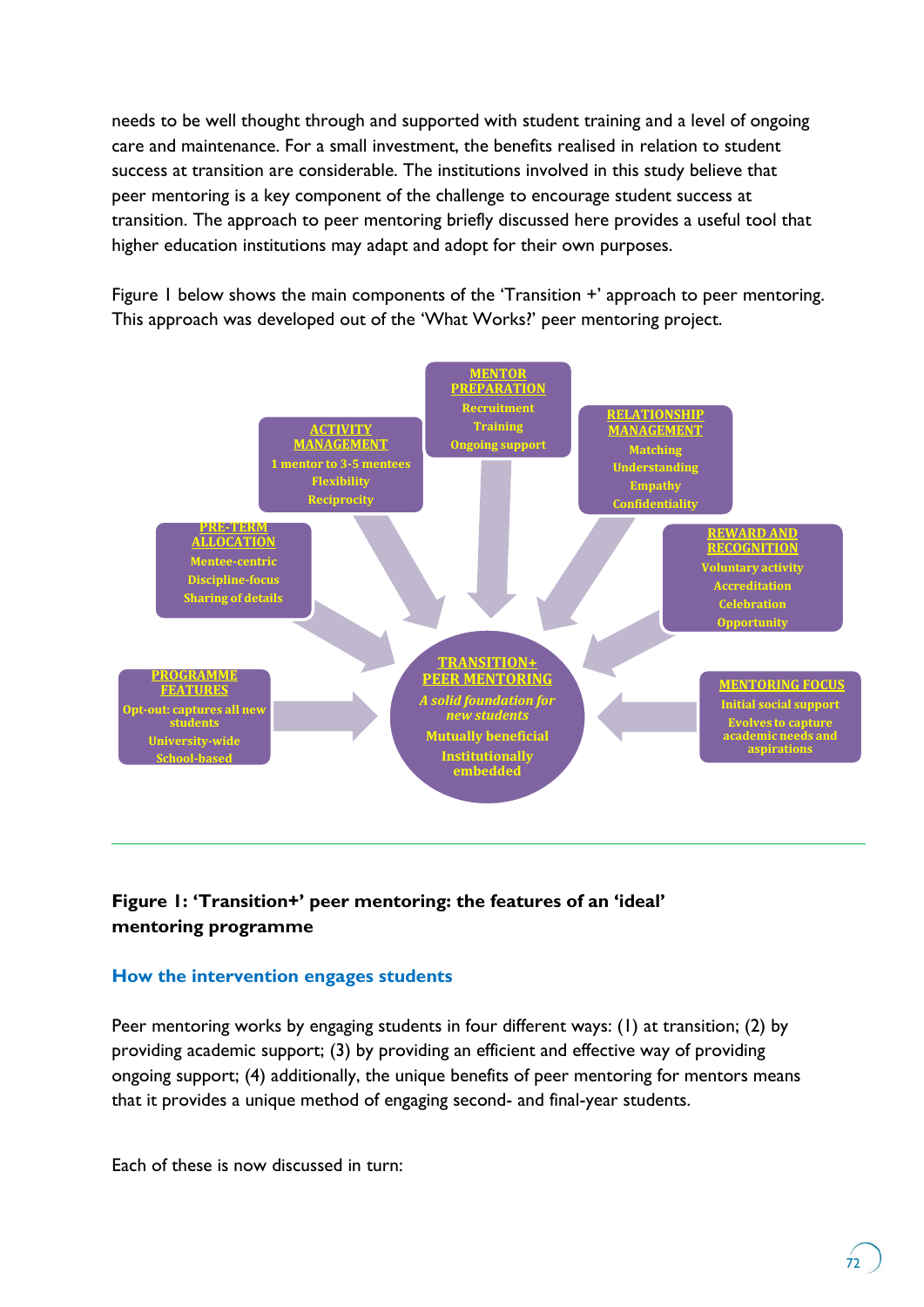- 1. **Peer mentoring at transition:** The first few days at University are vital in shaping students' university experience. University-wide transitional peer mentoring helps students make those vital first steps into higher education. It provides a 'safety net' that helps them make the transition from their previous life into university. By providing a "catch-all" approach, this transitional peer mentoring is not viewed as a "deficit model" of student support – instead it is embedded in institutional practice and as such represents a major strength where it is offered.
- 2. **Academic support and peer mentoring:** While transitional and longer-term pastoral peer mentoring are not about providing academic support, the study showed that peer mentoring relationships can provide the ideal forum whereby more experienced students can offer first-years generic academic support and guidance. Furthermore, in institutions where peer mentoring is offered on a school or faculty basis, peer mentoring can provide new students access to the tacit knowledge necessary to succeed at university.
- 3. **The role of peer mentoring in providing ongoing support:** Belonging and relationships are pivotal to success at university. In addition to providing new students with the means by which they quickly gain a sense of belonging, transitional peer mentoring can provide ongoing support to new students. Such support often lasts into the first term and beyond. Longer-term *opt-in* pastoral mentoring provides the ideal means by which students are able to build meaningful, supportive and reciprocal relationships. With regard to this type of peer mentoring, it is the concept of dual voluntarism that makes pastoral peer mentoring programmes a success.
- 4. **The unique benefits of peer mentoring for peer mentors:** While most of the benefits of peer mentoring are experienced by peer mentees and mentors alike, some benefits are experienced by peer mentors alone including enhanced employability skills and personal benefits. Participation in peer mentoring offers student peer mentors with the opportunity to gain first-hand experience in a responsible position. In doing so they gain valuable and transferable "employability skills'.

#### **Link to the 'What Works?' conceptual model and findings**

In addressing both academic and social issues, peer mentoring fits with the "What Works?" conceptual model and findings. The study provided evidence that the value of peer mentoring in higher education is not just reflective of the support given to new students in the first few days and weeks of university. Instead it is indicative of the longer-term reciprocal relationships made between peers in which both benefit and both succeed.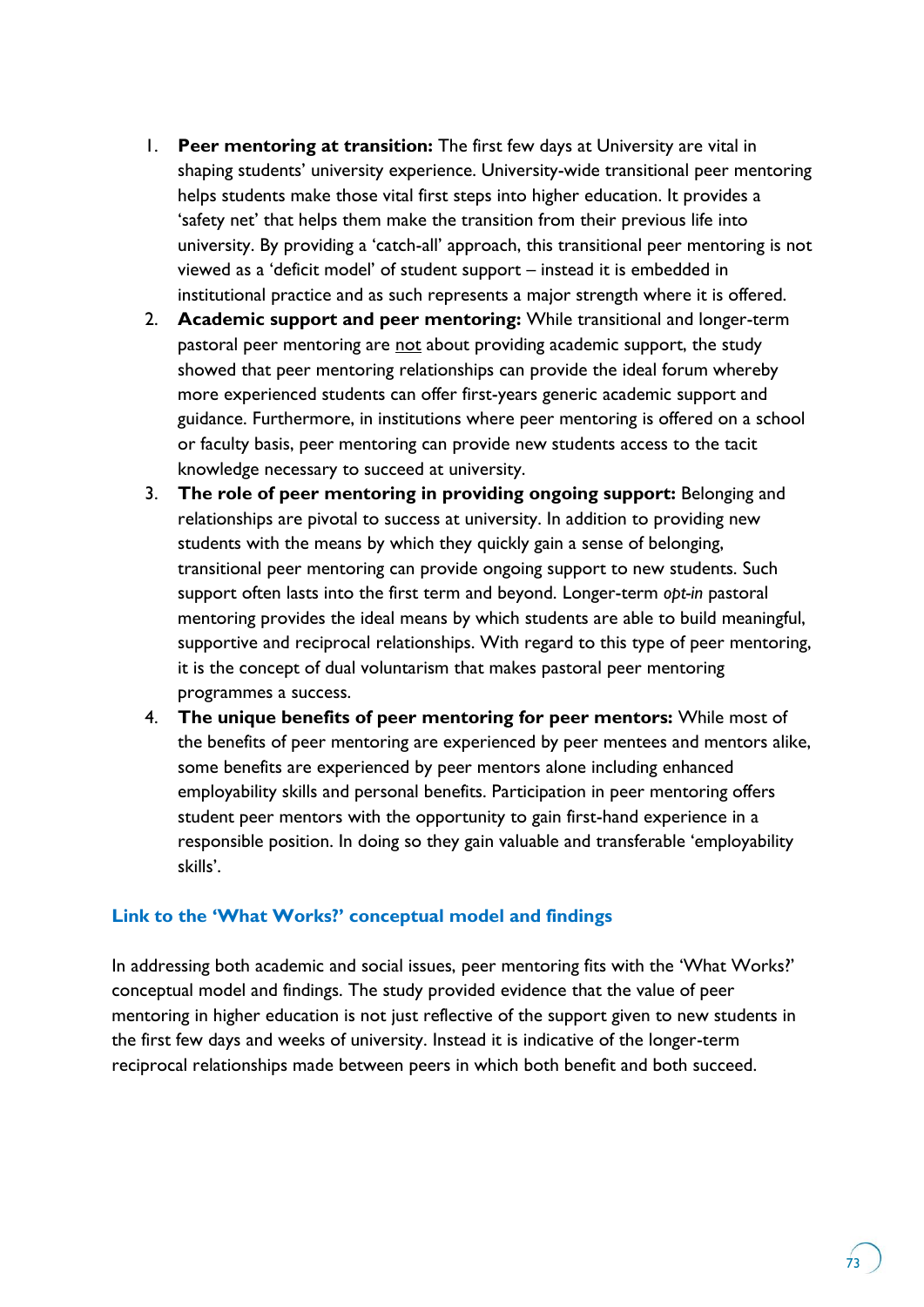## **Evidence of effectiveness/impact**

The study upon which this paper is based commenced with the hypothesis that "peer support impacts positively on students' experiences by engendering a greater sense of belonging both socially and academically".

The research approach involved a multiple case-study design in which pastoral peer mentoring and writing peer mentoring activities in six different HEIs were analysed utilising a mixed methodological approach. Primary research was conducted in three separate stages:

- 1. a pilot survey administered across all partner HEIs in 2009-10. This resulted in a response rate of 302 completed questionnaires (just under 10% of the sample);
- 2. a follow-on survey administered in 2010-11 at three of the partner institutions focusing on pastoral peer mentoring. This resulted in 374 completed questionnaires (just over 19% of the sample);
- 3. concurrently, in-depth qualitative interviews conducted at all institutions with a total of 97 student peer mentors and peer mentees. Of these 61 were involved in pastoral or transitional mentoring programmes (29 peer mentees and 36 peer mentors), and 36 were involved in writing peer mentoring (16 writing peer mentors and 20 peer mentees).

The quantitative data were coded and analysed using SPSS. The qualitative data were analysed following a grounded theory approach, in which the main themes and sub-themes were coded then analysed in some depth.

The full report, and other evidence, outlining the evidence of the value of peer mentoring can be found at: [http://www1.aston.ac.uk/eas/research/groups/eerg/current-projects/.](http://www1.aston.ac.uk/eas/research/groups/eerg/current-projects/)

#### *Impact: recommendations for HEIs*

One of the key aspects of the project discussed in this paper is that the recommendations made prioritise the student perspective. By *listening* to the student perspective, the two researchers were able to develop recommendations for higher education institutions, policy makers, students and for colleagues wishing to pursue further research in this area. It may be argued that of these, the recommendations for HEIs are most important. Thus they are summarised below:

- 1. Consider embedding peer mentoring as part of the institutional retention strategy.
- 2. Decide on the form of mentoring programme to be introduced.
- 3. Design a robust and well-managed programme.
- 4. Appoint a dedicated person, or persons, to manage the programme.
- 5. Ensure effective marketing of the programme.
- 6. Introduce a rigorous mentor selection and training process.